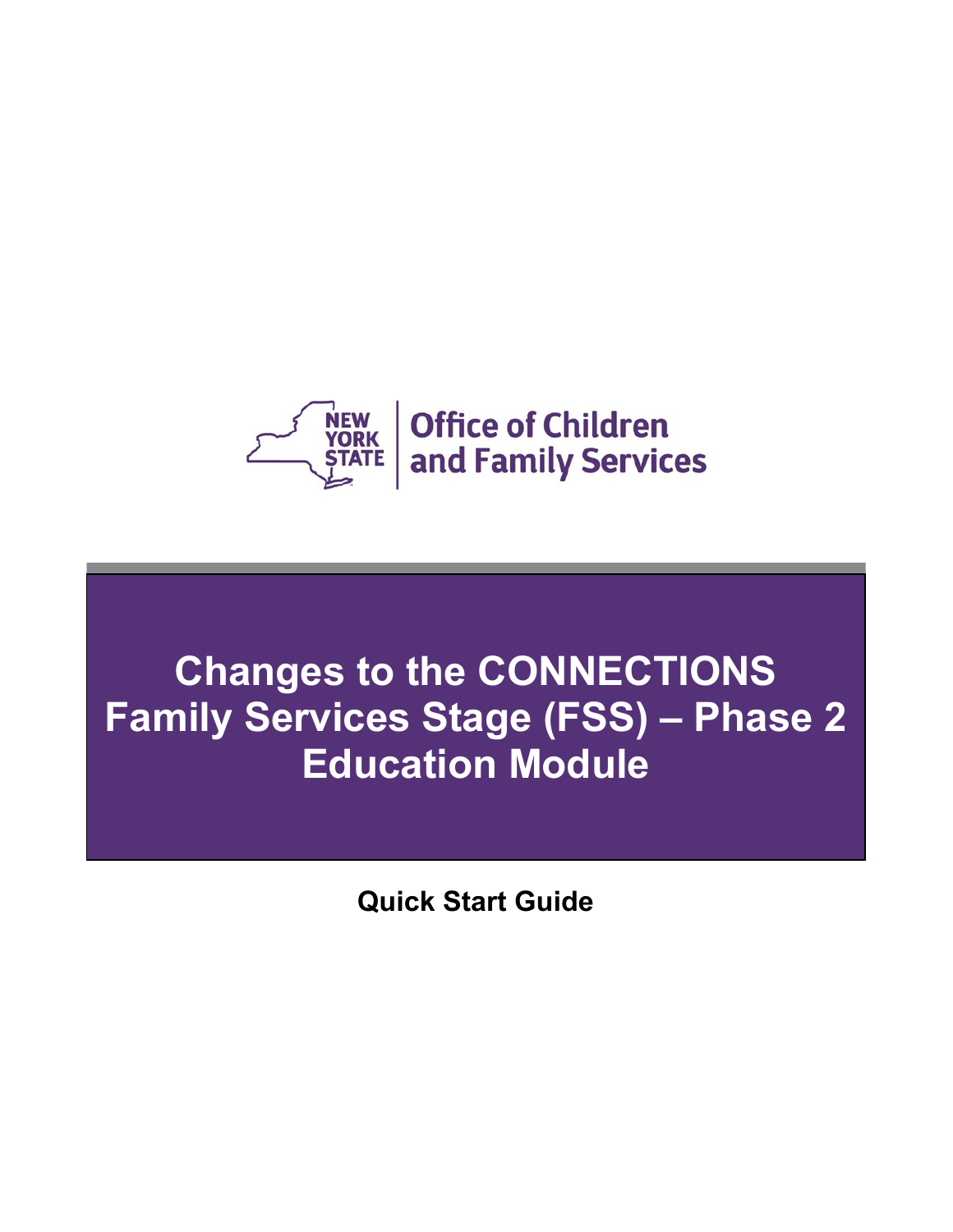# **Changes to the CONNECTIONS Family Services Stage (FSS) - Phase 2 Education Module**

# **Introduction**

This guide is intended for workers who are familiar with the CONNECTIONS Family Services Stage (FSS) and whose responsibilities include maintaining education information in CONNECTIONS. It summarizes changes to the *Education* and associated *Individualized Education Plan (IEP)* windows as part of the modernization of the FSS. In addition to introducing you to these modernized windows, this guide will remind you of some of the programmatic requirements related to OCFS Education Policy. Please note that any visible identifying data in this document is fictitious and used for training purposes only.

# **The Family Services Stage Modernization**

Modernization of the FSS is occurring in several phases. The implementation of Phase 1 in May 2015 replaced the tabbed *Family Services Stage* window with separate windows accessed via the NAVIGATION PANE. Phase 1 also included replacement of the **Stage Composition** tab with the *Person List* window, modernization of the Bridges to Health (B2H) windows and various supporting windows and introduced the new *FSS Stage Summary*. These modernized windows have the same "look and feel" as other parts of CONNECTIONS that have been modernized, such as the CPS Investigation (INV) stage, and the Family Services Intake (FSI) stage, among others.

### **What's Staying the Same?**

The *Education* window within the FSS will continue to be where caseworkers and support staff enter information concerning a child's education status and plans. The same information will be recorded in the same manner as in the current windows. Likewise, the security rules for accessing and modifying education information in an FSS, and the paths to access those windows, will not change, including for those staff who have the Maintain Education business function.

### **Policy Reminders**

OCFS Education policy requires the recording of education information for all children in foster care and recommends, as a best practice, that it be recorded for all children removed under Article 10 of the Family Court Act and placed in the direct custody of a relative or other suitable person. Recording education information is optional for children in receipt of preventive or protective services who are living at home with a parent or guardian; however, local districts or agencies may choose to require their staff to record it.

Education information should be recorded in the *Education* window as early in the academic school year as possible, but no later than October 1. If a change (such as a school transfer) occurs during the school year, the change should be recorded at the time of the change as a new entry on the *Education* window.

The National Youth in Transition Database (NYTD) requires entry of school information for the full academic year. It may therefore be necessary to enter school information that pre-dates a child's entry into foster care or into a specific placement program, back to the beginning of the school year. NYTD also requires that a grade be entered for each foster child. If a child is in an ungraded program, it is necessary to choose the closet applicable grade.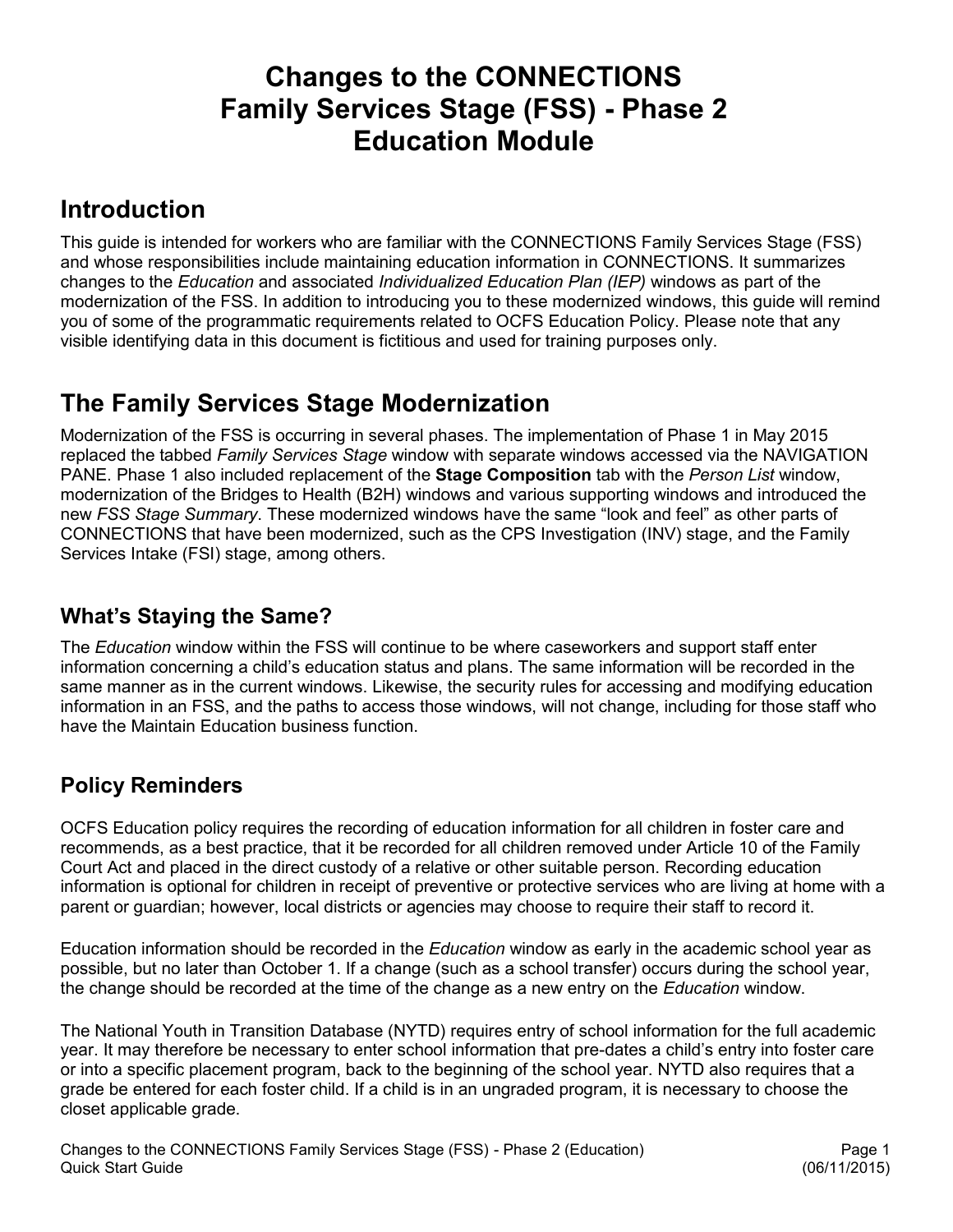# **The Modernized** *Education* **Window**

The basic organization of the modernized *Education* window is very similar to what had existed. There are, however, a few noteworthy changes:

- when you enter the window, only the Child List grid will display. Up to three children will be displayed. You can use the vertical scroll bar to view other children or drag the grid separator under the Child List grid to increase or decrease the number of rows displayed in the grid.
- the History grid will display when a child in the Child List grid is selected. If no record exists for the child, a blank History grid will display;
- when you select a record in the History grid the detail section for that record will display directly underneath the grid (not as a separate window). Use the vertical scroll bar and/or grid separator to display more of the detail data fields;
- The **New** button replaces the **Add** button to create a new education record. When you click the **New** button, a blank detail section will display directly underneath the history grid. As now, the Effective Date will default to the System Date and the Academic Year will default to the current Academic Year.



Also note that the Child List grid headers switch the order of DOB and Age from the current window and the window header may include a Welfare Management System (WMS) identifier. This is a technical identifier and does not affect most casework staff.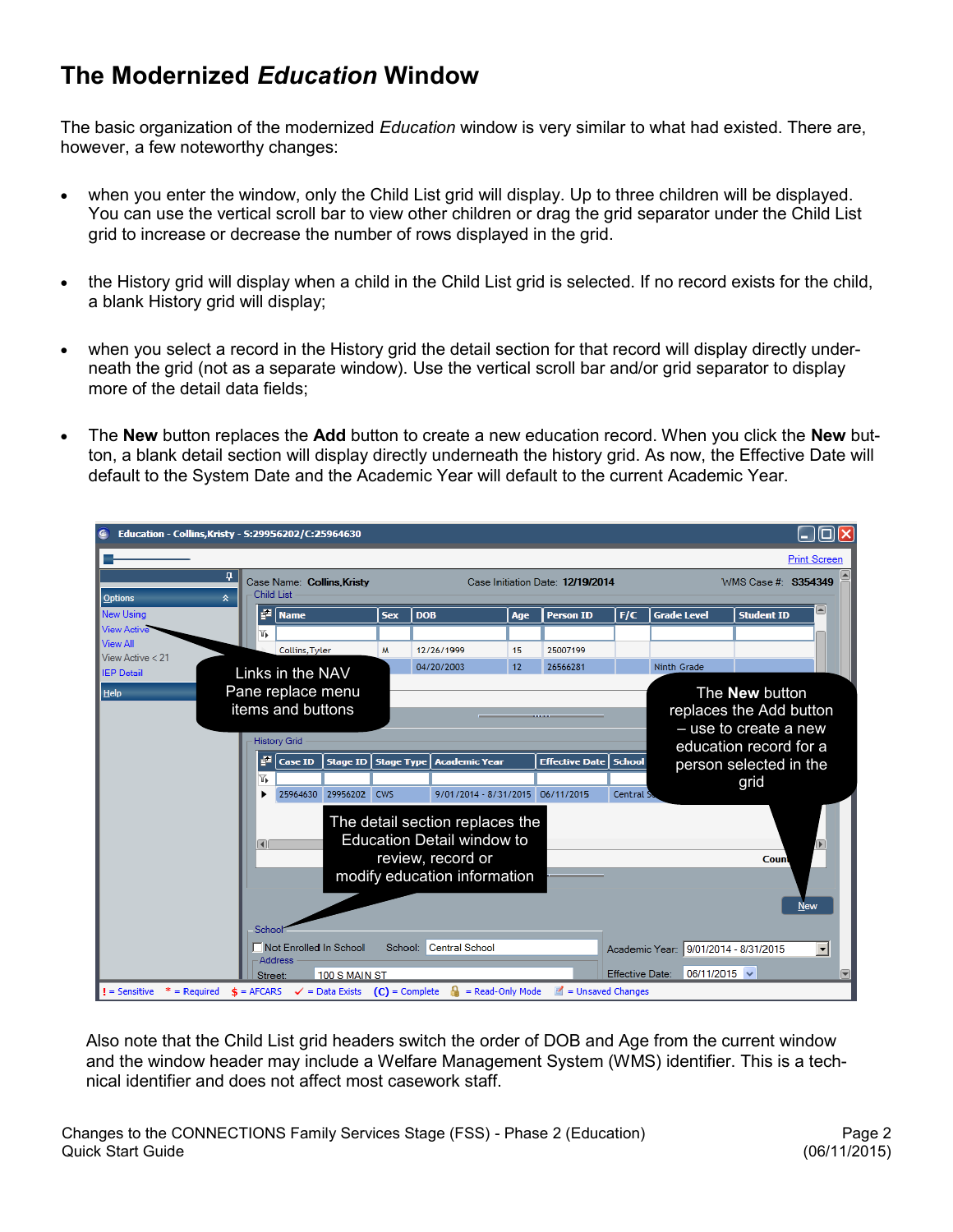# **The** *Education* **Window NAVIGATION PANE**



**New Using** link (a new function) will create a new education record using data from a selected history record. Step by step instructions are below.

These links replace the current radio buttons at the top of the Child List grid. By default, the children in the View Active < 21 sort will display (as now).

**IEP Detail** link replaces the current **IEP Detail** button to access the *IEP Detail* window. The current **IEP Completed** radio button will be removed. Instead, any education record where the IEP Date field is blank will be considered that the IEP has not been completed.

The **Data Exists**  indicator will display adjacent to the **IEP Detail** link when information exists in the *IEP Detail* window. This replaces the current message in the IEP section on the current *Education* window.

### **New Using**

New Using on the *Education* window functions as it does in other places in CONNECTIONS. When you select an education record in the History grid and then click the **New Using** link, a new record will be created with data from the selected record, including any corresponding IEP Detail information associated with that record except that:

- I. Effective Date will default to System Date
- II. Academic Year will default to current Academic Year
- III. Grade level will default to Unknown

#### *Creating an education record using the New Using function*

- **1.** Select the person in the **Child List** grid for whom you wish to enter education information. *The History grid displays.*
- **2.** Select a record in the History grid. *The detail section displays.*
- **3.** Click the **New Using** link**.** *A new education record for the selected child will be created with the data from the selected record, except as noted above..*

#### **REMINDER:**

Update the Student ID on the **Identifiers** tab on the *Person List* window. Select Student ID in the **Type** dropdown and enter the student ID number in the **Number** field.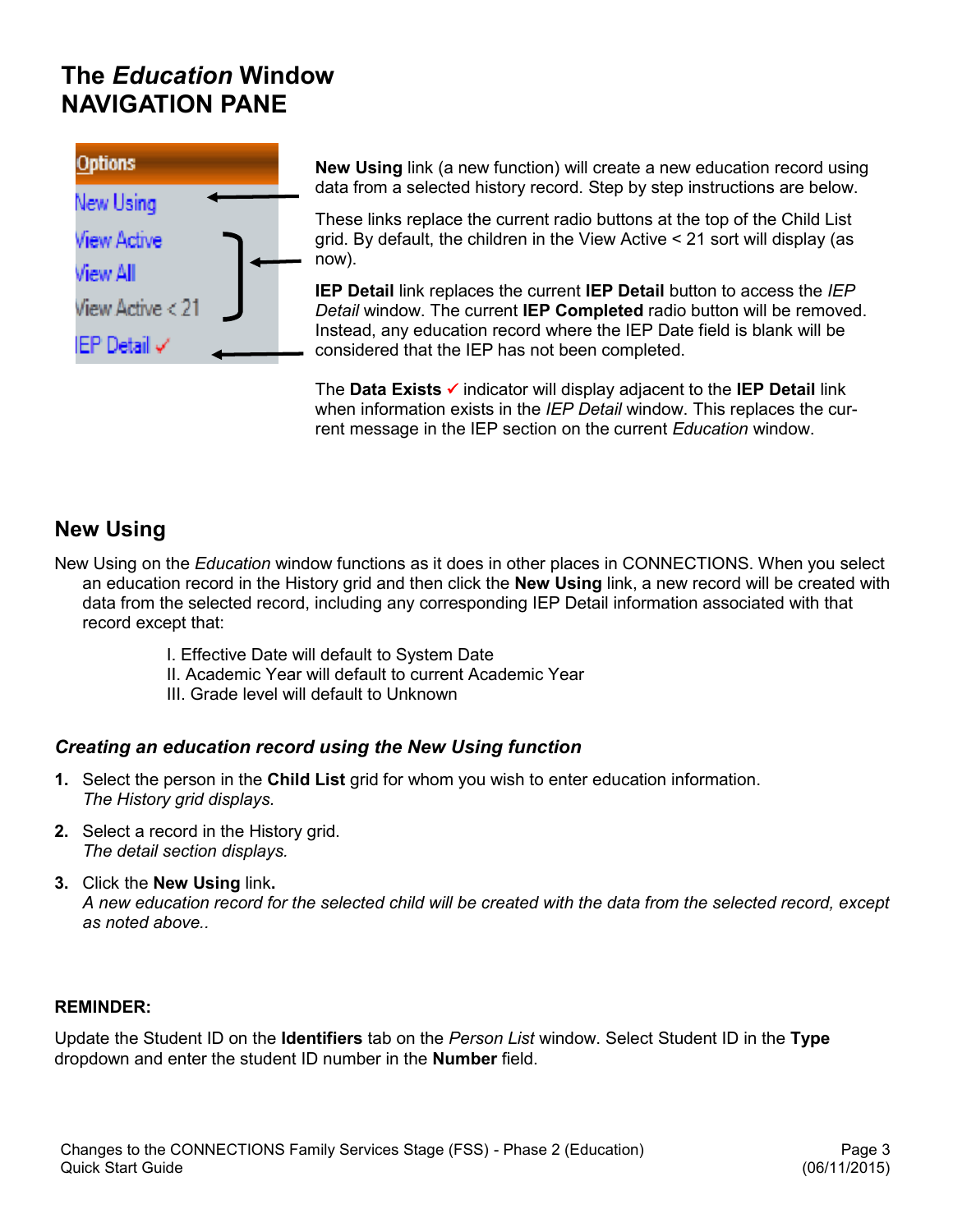# **Entering** *IEP Detail*

|                                                                                                                                        |                                                                                                                                                                                                                                                                                                                                                                                                               | <b>Print Screen</b>                                                                                                                                                                                                                                                                                                                     |
|----------------------------------------------------------------------------------------------------------------------------------------|---------------------------------------------------------------------------------------------------------------------------------------------------------------------------------------------------------------------------------------------------------------------------------------------------------------------------------------------------------------------------------------------------------------|-----------------------------------------------------------------------------------------------------------------------------------------------------------------------------------------------------------------------------------------------------------------------------------------------------------------------------------------|
| ą<br>$\mathbf{\hat{x}}$<br>Options<br><b>New Using</b><br><b>View Active</b><br>View All<br>View Active $<$ 21<br>IFP Detail V<br>Help | School<br>School: Central School<br>Not Enrolled In School<br>Address<br>100 S MAIN ST<br>Street:<br>PO Box/Apt:<br>State: NY -<br>Zip: 13212-3104<br><b>SYRACUSE</b><br>City:<br>ONONDAGA<br>Validate<br>County:                                                                                                                                                                                             | ⋐<br>Academic Year: 9/01/2014 - 8/31/2015<br>$\overline{\phantom{a}}$<br>$06/11/2015$ $\vee$<br>Effective Date:<br>$\blacksquare$<br>Ninth Grade<br>Grade Level:                                                                                                                                                                        |
|                                                                                                                                        | <b>School Contact Person</b><br>Last Name: Smith<br>First Name: Sally<br>Phone:<br>Title:<br>(315) 444-4444<br>Guidance Counselo<br>High School Diploma Track?<br>College<br>$\mathbf v$<br>Type of Diploma:<br>$OYes$ $ONo$<br>Expected Date of Graduation:<br>Date of Graduation:<br><b>School District</b><br>$\overline{\phantom{a}}$<br>County:<br>School<br>$\overline{\mathbf{v}}$<br>District/Region: | Individualized Education Plan(IEP)<br><b>Remove IEP Detai</b><br>IEP Date: 06/01/2015 v<br>Name of College<br>or Trade School:<br>Dates of Attendance:<br>Date of Graduation:<br><b>School District of Origin</b><br>County of Origin:<br>$\overline{\phantom{a}}$<br>School District/<br>$\overline{\phantom{0}}$<br>Region of Origin: |
|                                                                                                                                        |                                                                                                                                                                                                                                                                                                                                                                                                               | Save & Close<br>Save<br>Reset                                                                                                                                                                                                                                                                                                           |

In New or New Using mode, when you enter an IEP Date the **IEP Detail** link in the NAVIGATION PANE will be enabled. Clicking the link will open the *IEP Detail* window as a pop-up

A new **Remove IEP Detail** link will be enabled when information exists on the *IEP Detail* window whether saved or \_ unsaved. Selecting this link will clear all IEP detail information upon save of the *Education* window. The IEP Date will remain populated with the date previously entered

Removing the IEP date and saving the *Education* window will also remove any IEP detail information entered, Doing so will result in the same warning message received when the IEP Completed field is changed from "Yes" to a "No" on the current window.